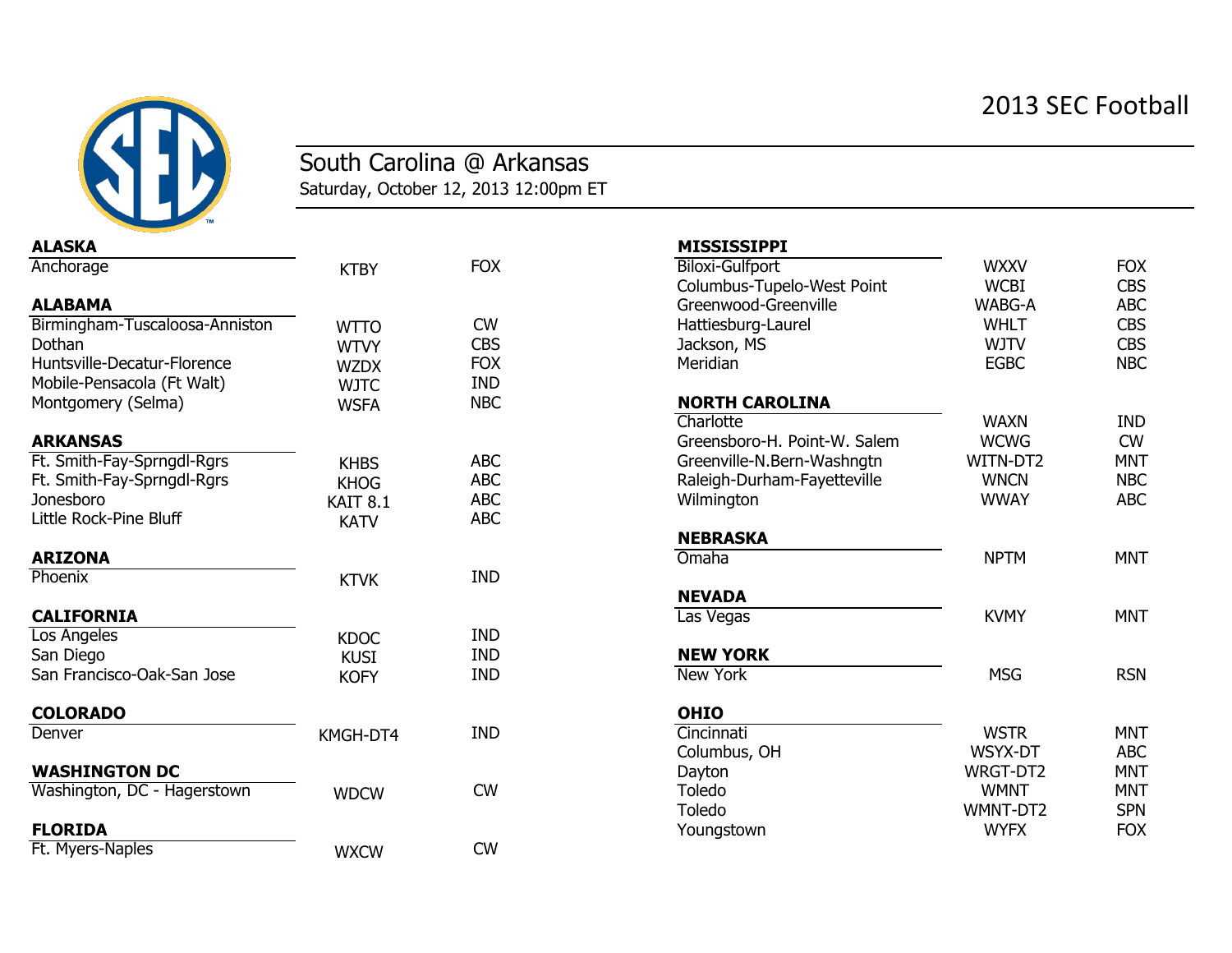| Gainesville                    | <b>WOGX</b> | <b>FOX</b> | <b>OKLAHOMA</b>                 |                 |            |
|--------------------------------|-------------|------------|---------------------------------|-----------------|------------|
| Jacksonville, Brunswick        | <b>WJXT</b> | <b>IND</b> | Oklahoma City                   | <b>KSBI</b>     | <b>IND</b> |
| Miami-Ft. Lauderdale           | <b>WSFL</b> | <b>CW</b>  | Tulsa                           | <b>KGEB</b>     | <b>IND</b> |
| Orlando-Daytona Beach-Melbrn   | <b>WOFL</b> | <b>FOX</b> |                                 |                 |            |
| Panama City                    | WJHG-DT2    | <b>CW</b>  | <b>PENNSYLVANIA</b>             |                 |            |
| Tallahassee-thomasville        | WCTV-DT2    | <b>MNT</b> | Pittsburgh                      | <b>WPMY</b>     | <b>MNT</b> |
| Tampa-St. Pete, Sarasota       | <b>WTTA</b> | <b>MNT</b> | <b>Wilkes Barre-Scranton</b>    | <b>WSWB</b>     | <b>FOX</b> |
| West Palm Beach-Ft. Pierce     | <b>WTCN</b> | <b>MNT</b> |                                 |                 |            |
|                                |             |            | <b>PUERTO RICO</b>              |                 |            |
| <b>GEORGIA</b>                 |             |            | San Juan                        | <b>WAPA</b>     | <b>TEL</b> |
| Albany, GA                     | <b>WALB</b> | <b>NBC</b> |                                 |                 |            |
| Atlanta                        | <b>WPCH</b> | <b>IND</b> | <b>SOUTH CAROLINA</b>           |                 |            |
| Augusta                        | WRDW-DT2    | <b>MNT</b> | Charleston, SC                  | <b>WMMP</b>     | <b>MNT</b> |
| Columbus, GA                   | <b>WXTX</b> | <b>FOX</b> | Columbia, SC                    | <b>WOLO</b>     | ABC        |
| Macon                          | WGXA-DT2    | <b>ABC</b> | Greenvll-Spart-Ashevll-Anderson | <b>WSPA</b>     | <b>CBS</b> |
| Savannah                       | WSAV-DT2    | <b>MNT</b> | Myrtle Beach-Florence           | <b>WWMB</b>     | <b>CW</b>  |
| <b>HAWAII</b>                  |             |            | <b>TENNESSEE</b>                |                 |            |
| <b>Honolulu</b>                | <b>KFVE</b> | <b>MNT</b> | Chattanooga                     | <b>WDSI</b>     | <b>FOX</b> |
|                                |             |            | Jackson, TN                     | <b>WJKT</b>     | <b>FOX</b> |
| <b>IOWA</b>                    |             |            | Knoxville                       | <b>WVLT</b>     | <b>CBS</b> |
| Davenport-Rock Island-Moline   | WQAD-DT3    | <b>MNT</b> | Memphis                         | <b>WLMT</b>     | <b>CW</b>  |
| Des Moines-Ames                | WOI-DT2     | LW         | Nashville                       | <b>WUXP</b>     | <b>MNT</b> |
|                                |             |            | Tri-Cities, TN-VA               | <b>WCYB</b>     | <b>NBC</b> |
| <b>IDAHO</b>                   |             |            |                                 |                 |            |
| <b>Boise</b>                   | <b>KTRV</b> | <b>MNT</b> | <b>TEXAS</b>                    |                 |            |
|                                |             |            | Abilene-Sweetwater              | <b>KIDZ</b>     | <b>FOX</b> |
| <b>ILLINOIS</b>                |             |            | Amarillo                        | <b>KCPN</b>     | <b>MNT</b> |
| Chicago                        | WLS-DT2     | LW         | Austin                          | <b>KBVO</b>     | <b>MNT</b> |
| Peoria-Bloomington             | <b>WAOE</b> | <b>MNT</b> | <b>Beaumont-Port Arthur</b>     | <b>KUIL-LD</b>  | MeTv       |
| Rockford                       | WTVO-DT2    | <b>MNT</b> | Corpus Christi                  | KIII-D2         | MeTv       |
|                                |             |            | Dallas-Ft. Worth                | <b>KTXA</b>     | <b>IND</b> |
| <b>INDIANA</b>                 |             |            | Houston                         | <b>KUBE</b>     | <b>IND</b> |
| Evansville                     | <b>WTVW</b> | <b>FOX</b> | Lubbock                         | <b>KMYL</b>     | <b>MNT</b> |
| Indianapolis                   | <b>WHMB</b> | <b>IND</b> | Odessa-Midland                  | KOSA-DT2        | <b>MNT</b> |
| South Bend-Elkhart             | <b>WHME</b> | <b>HAR</b> | San Angelo                      | KIDY-DT2        | <b>MNT</b> |
|                                |             |            | San Antonio                     | <b>KMYS</b>     | <b>CW</b>  |
| <b>KANSAS</b>                  |             |            | Tyler-Longview-Lfkn & Ncgd      | <b>KLPN</b>     | <b>MNT</b> |
| <b>Wichita-Hutchinson Plus</b> | <b>KSCW</b> | <b>CBS</b> | Waco-Temple-Bryan               | <b>KBTX</b>     | <b>CBS</b> |
|                                |             |            |                                 | <b>NIVA/TV/</b> | $\sim$     |

| <b>OKLAHOMA</b>                 |                |             |
|---------------------------------|----------------|-------------|
| Oklahoma City                   | <b>KSBI</b>    | <b>IND</b>  |
| Tulsa                           | <b>KGEB</b>    | <b>IND</b>  |
| <b>PENNSYLVANIA</b>             |                |             |
| Pittsburgh                      | <b>WPMY</b>    | <b>MNT</b>  |
| <b>Wilkes Barre-Scranton</b>    | <b>WSWB</b>    | <b>FOX</b>  |
| <b>PUERTO RICO</b>              |                |             |
| San Juan                        | <b>WAPA</b>    | <b>TEL</b>  |
| <b>SOUTH CAROLINA</b>           |                |             |
| Charleston, SC                  | <b>WMMP</b>    | <b>MNT</b>  |
| Columbia, SC                    | <b>WOLO</b>    | <b>ABC</b>  |
| Greenvll-Spart-Ashevll-Anderson | <b>WSPA</b>    | <b>CBS</b>  |
| Myrtle Beach-Florence           | <b>WWMB</b>    | <b>CW</b>   |
| <b>TENNESSEE</b>                |                |             |
| Chattanooga                     | <b>WDSI</b>    | <b>FOX</b>  |
| Jackson, TN                     | <b>WJKT</b>    | <b>FOX</b>  |
| Knoxville                       | <b>WVLT</b>    | <b>CBS</b>  |
| <b>Memphis</b>                  | <b>WLMT</b>    | <b>CW</b>   |
| <b>Nashville</b>                | <b>WUXP</b>    | <b>MNT</b>  |
| Tri-Cities, TN-VA               | <b>WCYB</b>    | <b>NBC</b>  |
| <b>TEXAS</b>                    |                |             |
| Abilene-Sweetwater              | <b>KIDZ</b>    | <b>FOX</b>  |
| Amarillo                        | <b>KCPN</b>    | <b>MNT</b>  |
| Austin                          | <b>KBVO</b>    | <b>MNT</b>  |
| <b>Beaumont-Port Arthur</b>     | <b>KUIL-LD</b> | <b>MeTv</b> |
| Corpus Christi                  | KIII-D2        | <b>MeTv</b> |
| Dallas-Ft. Worth                | <b>KTXA</b>    | <b>IND</b>  |
| Houston                         | <b>KUBE</b>    | <b>IND</b>  |
| Lubbock                         | <b>KMYL</b>    | MNT         |
| Odessa-Midland                  | KOSA-DT2       | <b>MNT</b>  |
| San Angelo                      | KIDY-DT2       | MNT         |
| San Antonio                     | <b>KMYS</b>    | <b>CW</b>   |
| Tyler-Longview-Lfkn & Ncgd      | <b>KLPN</b>    | <b>MNT</b>  |
| Waco-Temple-Bryan               | <b>KBTX</b>    | <b>CBS</b>  |
| Waco-Temple-Bryan               | <b>NWTX</b>    | <b>CW</b>   |
|                                 |                |             |